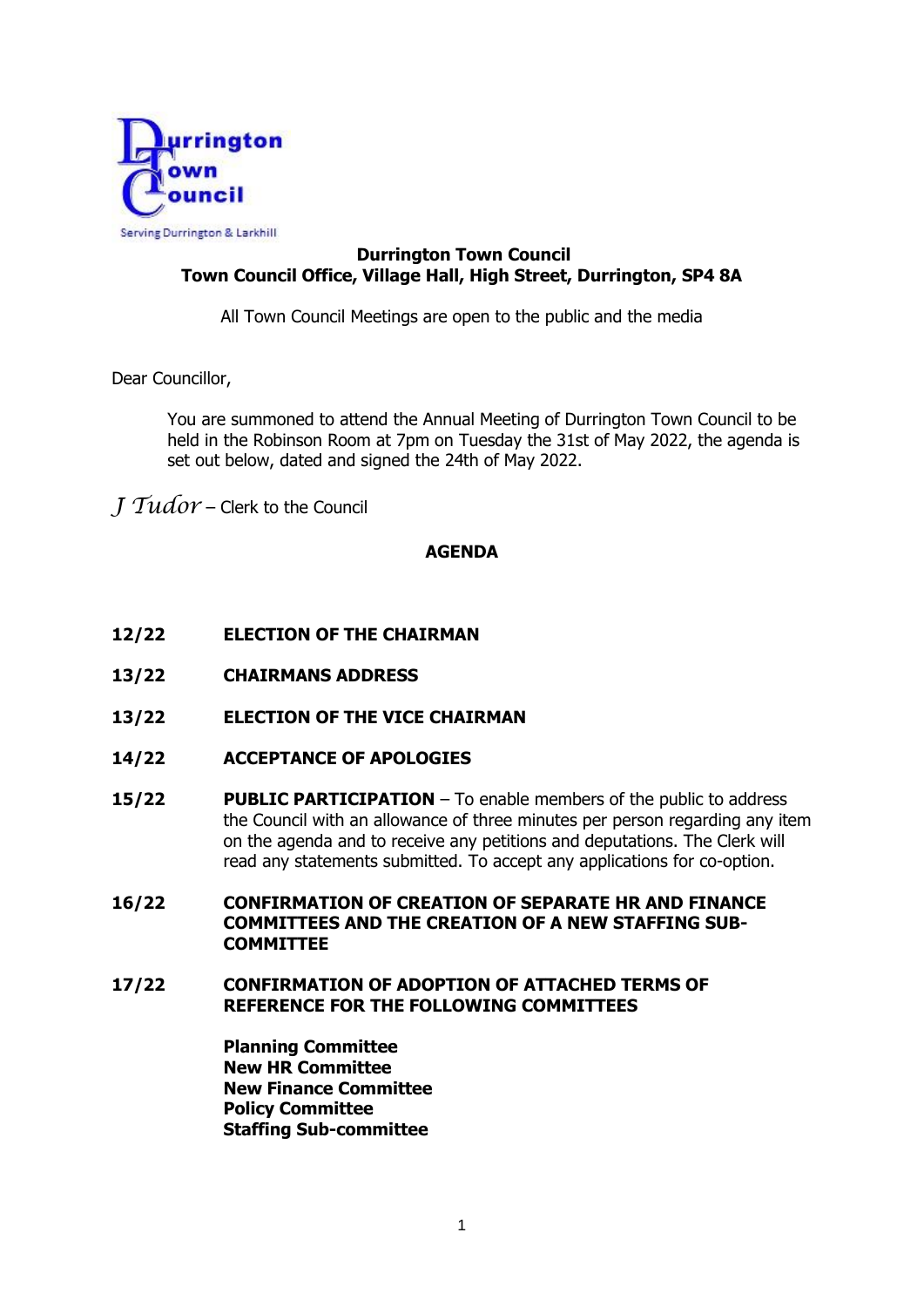# **18/22 APPOINTMENT OF MEMBERS TO THE FOLLOWING COMMITTEES –**

(including a Chair and Vice Chair for each)

- **Planning 3 – 6 Councillors**
- **HR 3 – 6 Councillors**
- **Finance 3 – 6 Councillors**
- **Policies 3 – 6 Councillors**

#### **Staffing sub-committee - 3 councillors (not members of the HR committee)**

**Amenities – (non-committee) –** a Lead Councillor is allocated to each Amenity in the village as an initial point of contact for the public and staff;

- A) Village Hall
- B) Pavilion
- C) Recreation Ground
- D) Fargo Road Play Park
- E) Avon Fields Amenity area to include Play Park
- F) Allotments
- G) Youth Services
- H) Speedwatch
- I) Cemetery
- J) River Park

Lead Councillors are encouraged to report back as and when required with new ideas, possible projects, and major issues.

#### **19/22 APPOINTMENT OF REPRESENTATIVES TO EXTERNAL MEETINGS/ORGANISATIONS**

**Stonehenge Area Board x** 2 Councillors

**Community Area Transport Group now LHFIG** x 2 Councillors

**World heritage Site Management Committee x** 2 Councillors

**Larkhill Community Partnership x** 2 Councillors

**20/22 APPOINTMENT OF APPROVED SIGNATORIES FOR BANKING INCLUDING ONLINE ACCESS/PAYMENTS AND THE NEW HIGH INTEREST ACCOUNT to include the Chairman and the clerk and members of the Finance committee**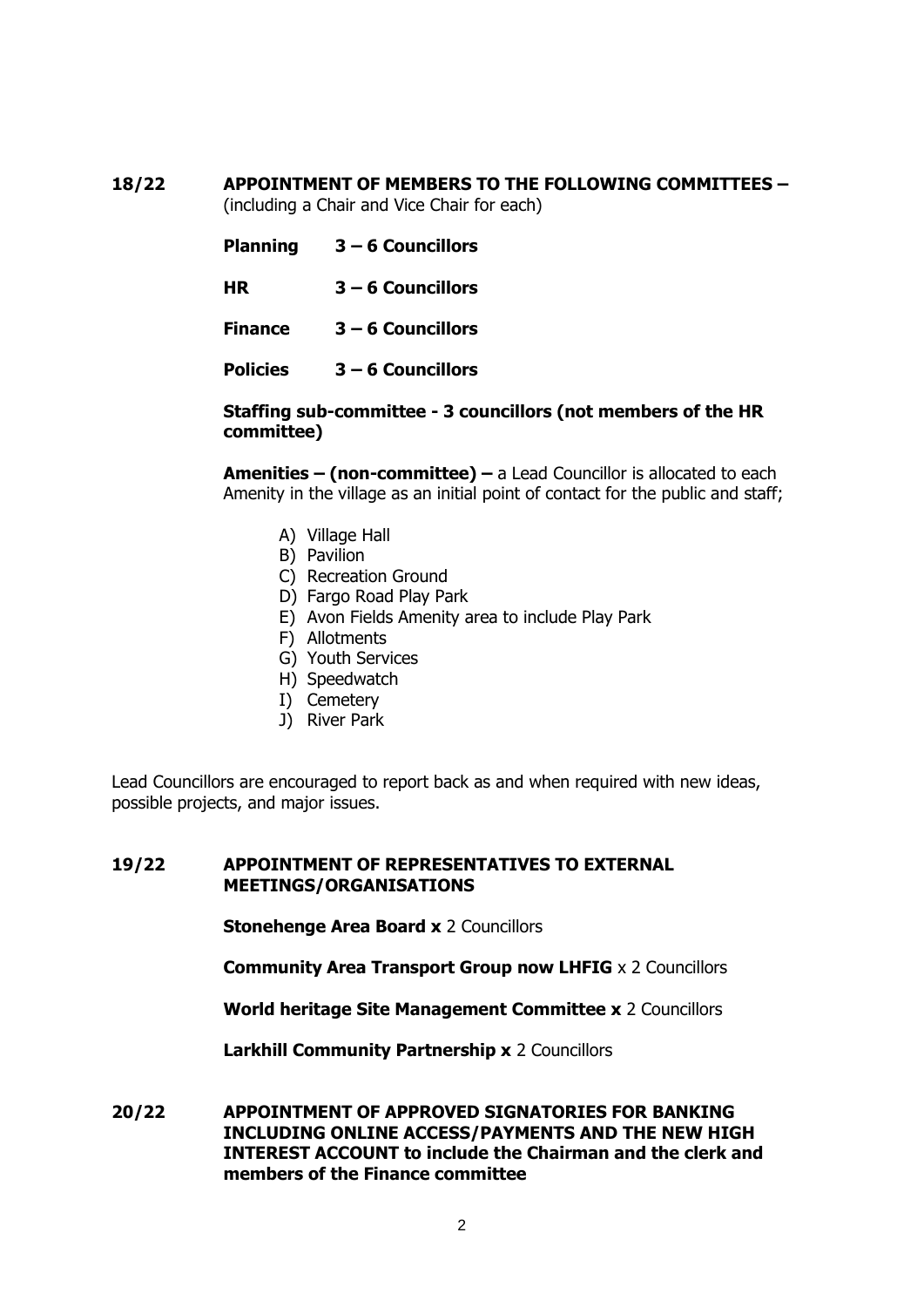# **21/22 CONFIRMATION OF ADOPTION OF THE CODE OF CONDUCT**

### **22/22 DECLARATION OF INTERESTS**

- **23/22 TO APPROVE THE MINUTES** of the meeting of the 26<sup>th of</sup> April 2022. Copies of these minutes have been circulated and Standing Order 12.a provides that they may therefore be taken as read.
- **24/22 TO ACKNOWLEDGE MINUTES** of the Planning committee meeting of the 8<sup>th of</sup> March 2022 and the Finance and HR committee of the 15<sup>th of</sup> December 2022
- **25/22 ACCOUNTS** to review and approve the following:
	- a. The bank reconciliation for the current account for April 2022.
	- b. The cheques and debits for April 2022
	- c. The end of year Accounts as of  $31<sup>st</sup>$  March 2022 following the internal audit of the 9<sup>th of</sup> May 2022.

#### **26/22 PROPOSALS**

To review the Internal Auditor's 2021-22 Final Report and note any recommendations

- a. To complete and Sign Section 1 of the AGAR Part 3 for the external auditor.
- b. To complete and sign Section 2 of the AGAR Part 3 for the external auditor.
- c. To review and approve the Financial Regulations.
- d. To review and approve the Financial Risk Assessment.
- e. To review and approve the Investment Strategy.
- f. To note the remaining funds in the account after accounting for earmarked reserves as of the 31<sup>st of</sup> March are now general reserves.
- g. To approve the spine, point increase for the Clerk following her appraisal in May 2022.
- h. To confirm annual subscriptions to other bodies as follows:
	- i. National/Wiltshire Association of Local Councils (NALC/WALC is the national and regional organisations that represent local councils, providing support and advice and promoting the work of Councils  $- E1,089,39)$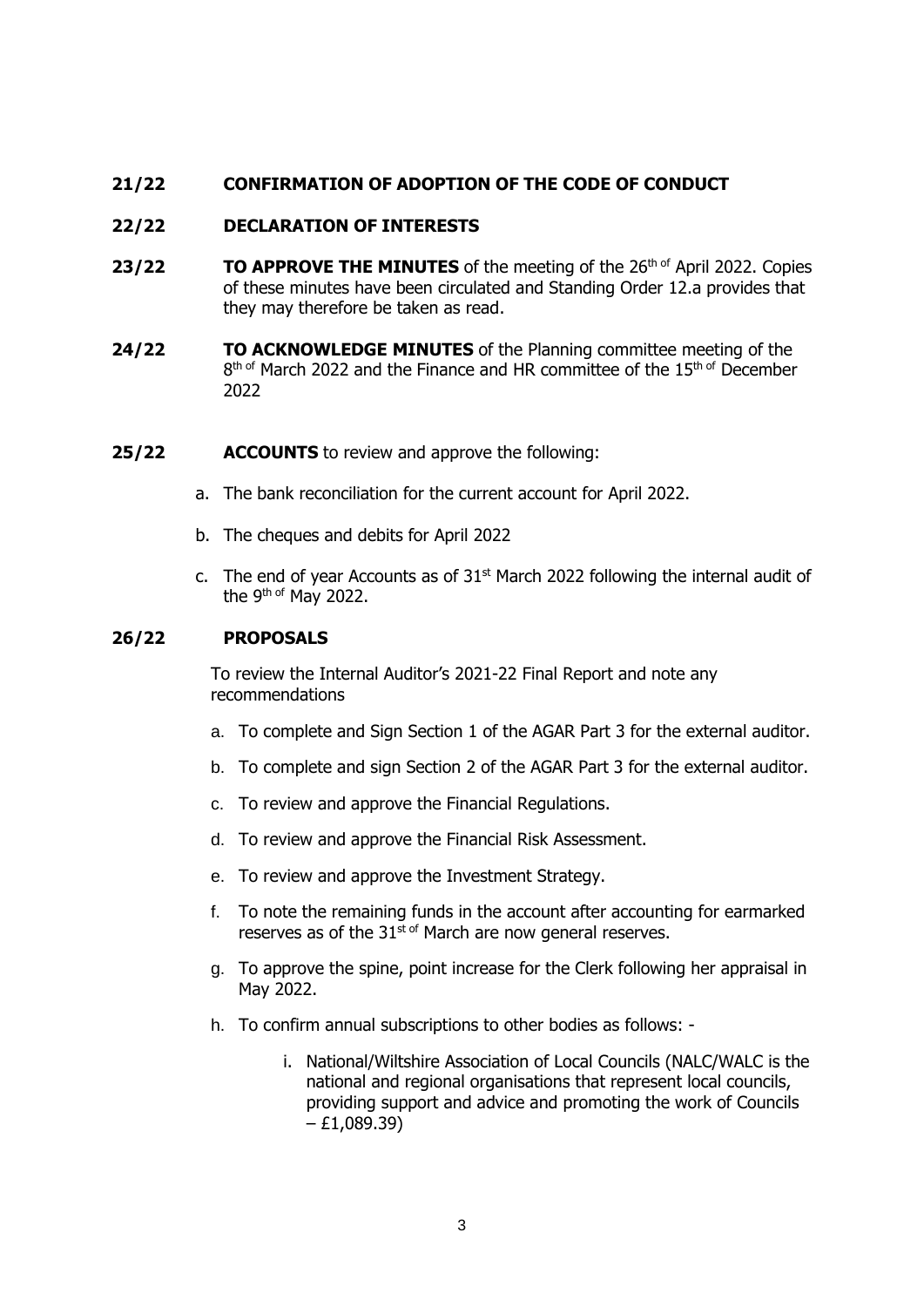- ii. Society of Local Council Clerks (SLCC is a professional body for clerks, providing advice and guidance on all council matters approx. £215.00)
- iii. Community First (Wiltshire's Rural Community Council that works towards enhancing rural life through various projects – approx. £40)
- iv. GROOP Youth support (approx. £120)
- v. ICCM annual membership (approx. £95)
- i. To approve the following Earmarked Reserves for 2022/23 in accordance with the agreed budget
	- i. Recreation Ground play park £4,000 (from the £5,000 yearly set aside leaving £1,000 available for this years anticipated repairs)
	- ii. Riverbank Project £25,000 (for this year's project)
	- iii. Pavilion changing room refurbishment and decoration £15,000
	- iv. Tree surgery  $£11,000 (£9,000$  remaining funds to come from Avon fields account)
	- v. Jubilee fete £5000 to match fund the Area Board grant
	- vi. Outdoor gym and Zip Wire £10,500 (remaining funds to come from Contractor fund and CIL)
	- vii. Recreation ground playpark fencing £11,500 (to join currently earmarked playpark funds)
- j. To approve the following events that may incur Town Council expenditure in 2021/22
	- i. Annual Parish Meeting April 2023 (approx. £100)
- k. To approve in principle the use of the Robinson Room as a library for the village
- I. To approve the proposed riverbank project and quote from Eco Librium  $$ notwithstanding 3 quotes have not been obtained for this project
- m. To approve the 25% payment for Local Highways and Footpath Improvement Group recommendations to Wiltshire Council for local road and footpath improvements.
- n. To confirm whether or not the council support, in principle, the proposal by the owners, to build a maximum of 14 houses on Millennium Field and, if planning is approved for this restricted development, to confirm the council would in principle accept the transfer of the remaining part of the field to the council for use as amenity land for the benefit of the local community in perpetuity